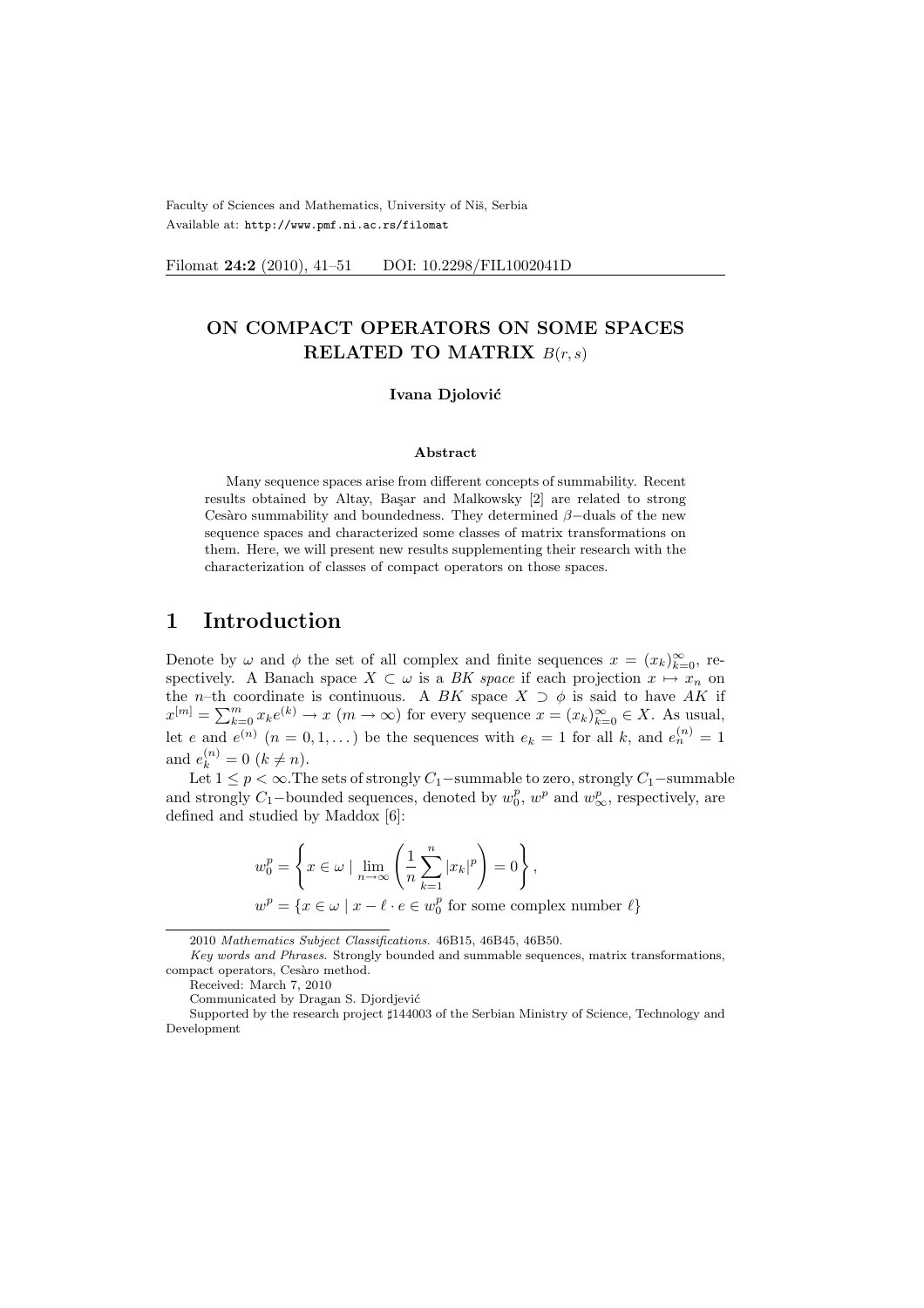and

$$
w_{\infty}^{p} = \left\{ x \in \omega \mid \sup_{n} \left( \frac{1}{n} \sum_{k=1}^{n} |x_{k}|^{p} \right) < \infty \right\}
$$

For such defined spaces he obtained that all these spaces are BK with the norm

$$
||x|| = \sup_{\nu \geq 0} \left( \frac{1}{2^{\nu}} \sum_{k=2^{\nu}}^{2^{\nu+1}-1} |x_k|^p \right)^{1/p},
$$

 $w_0^p$  has AK, and every sequence  $x \in w^p$  has a unique representation

$$
x = \ell \cdot e + \sum_{k=1}^{\infty} (x_k - \xi) e^{(k)}
$$

where  $\ell$  is the strong limit of the sequence x.

For our work we need some additional well-known results and notations. So, let us first recall that.

By  $(X, Y)$  we denote the set of all matrices that map X into Y.  $B(X, Y)$  denotes the set of all bounded linear operators  $L: X \to Y$ . If we denote by  $A = (a_{nk})_{n,k=0}^{\infty}$ an infinite matrix with complex entries and by  $A_n$  its n-th row, we write

$$
A_n(x) = \sum_{k=0}^{\infty} a_{nk} x_k
$$
 and  $A(x) = (A_n(x))_{n=0}^{\infty}$ ;

then

 $A \in (X, Y)$  if and only if  $A_n(x)$  converges for all  $x \in X$  and all n and  $A(x) \in Y$ .

Furthermore,

$$
X^{\beta} = \{ a \in \omega \mid \sum_{k} a_k x_k \text{ converges for all } x \in X \}
$$

denotes the  $\beta$ -dual of X. The set

$$
X_A = \{ a \in \omega \mid A(x) \in X \}.
$$

is called the matrix domain of A in X. Specially, we are interested in matrix domains of triangle. We say that  $T = (t_{nk})_{n,k=0}^{\infty}$  is a triangle if  $t_{nk} = 0$  for  $k > n$  and  $t_{nn} \neq 0$  $(n = 0, 1, \ldots)$ . Such matrix has inverse ([11, 1.4.8, p. 9], [1, Remark 22 (a), p. 22]). Throughout, where it is necessary, we will write T for triangle, S for its inverse and R transpose of S.

If  $X \supset \phi$  is a BK space and  $a \in \omega$  we write

$$
||a||_X^* = \sup\{|\sum_{k=0}^{\infty} a_k x_k| \mid ||x|| = 1\}.
$$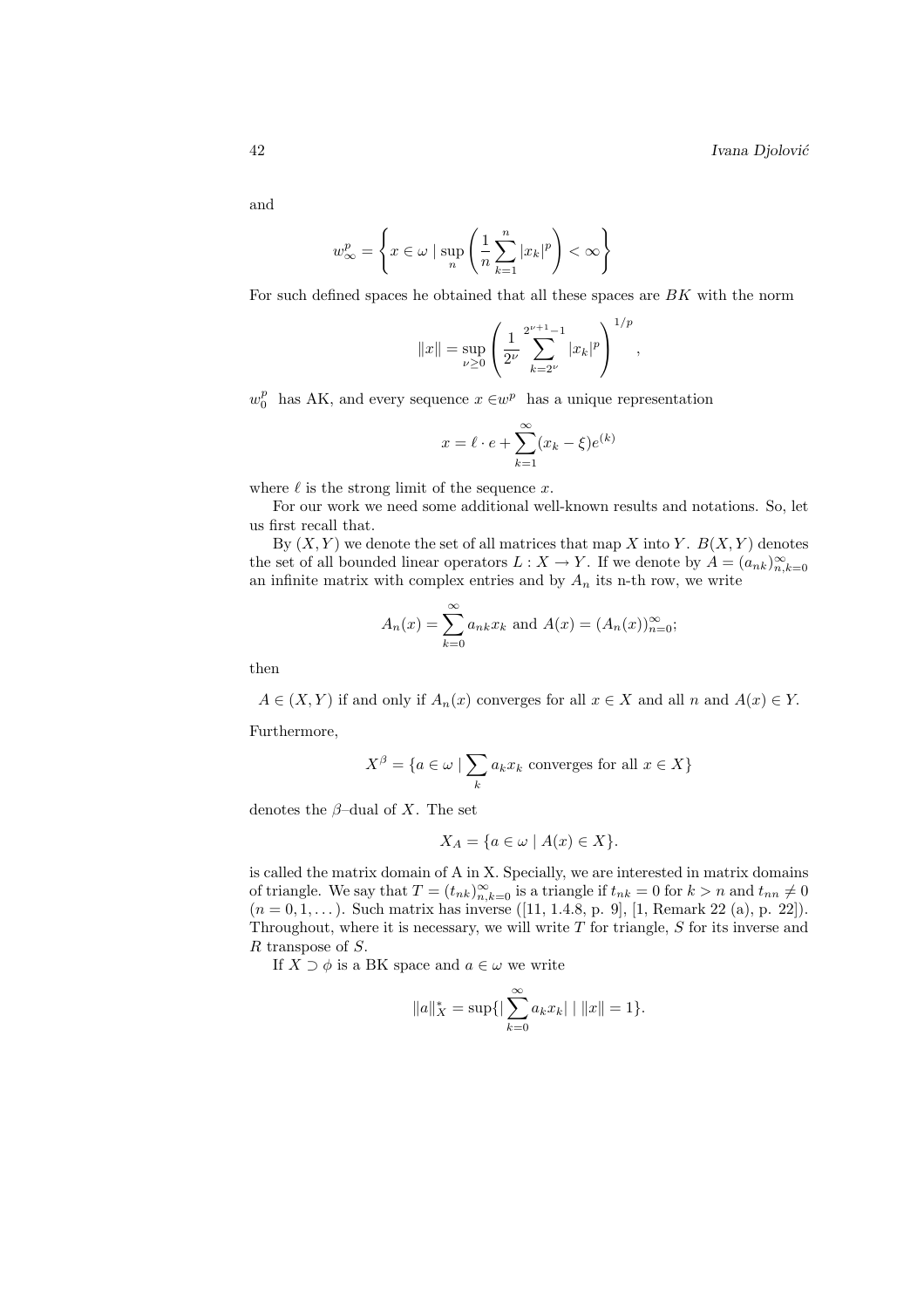## 2 Auxiliary results and motivation

In [3] authors studied matrix domains of triangles on mentioned spaces. Further, in [2] they dealt with the special case, when the triangle is matrix  $\Delta = (\Delta_{nk})_{n,k=1}^{\infty}$ with such entries:  $\Delta_{nn} = 1$ ,  $\Delta_{n,n-1} = -1$  and  $\Delta_{nk} = 0$  otherwise. Actually, in such way they obtained and studied the spaces  $w_0^p(\triangle)$ ,  $w^p(\triangle)$  and  $w_\infty^p(\triangle)$  which are matrix domains of  $\triangle$  in  $w_0^p$ ,  $w^p$  and  $w_\infty^p$  respectively.

This motivated us to extend this research supplementing their research with the characterization of classes of compact operators on those spaces. But not only this. The idea is to generalize this replacing mentioned matrix  $\triangle$  with new one,  $B(r, s)$  $(r \neq 0):$  $\overline{a}$  $\overline{a}$ 

$$
B(r,s) = \left[\begin{array}{cccc} r & 0 & 0 & \dots \\ s & r & 0 & \dots \\ 0 & s & r & \dots \\ \vdots & \vdots & \vdots & \ddots \end{array}\right]
$$

It is obvious, that  $\triangle$  can be obtained as special case of  $B(r, s)$  for  $r = 1$  and  $s = -1$ . Matrix  $B(r, s)$  is triangle, hence it has inverse, denote it by  $S = (s_{nk})_{n,k=1}^{\infty}$ . It is easy to obtain that entries of this matrix are defined in this way:

$$
s_{nk} = \begin{cases} \frac{(-s)^{n-k}}{r^{n-k+1}} & , 1 \le k \le n \\ 0 & , k > n. \end{cases}
$$

Now, let us consider the sequence spaces  $w_0^p(r, s)$ ,  $w^p(r, s)$  and  $w_\infty^p(r, s)$  obtained as matrix domain of  $B(r, s)$  in  $w_0^p$ ,  $w^p$  and  $w_\infty^p$  respectively, that is,  $w_0^p(r, s)$  =  $(w_0^p)_{B(r,s)}, w^p(r,s) = (w^p)_{B(r,s)} \text{ and } w^p_{\infty}(r,s) = (w^p)_{B(r,s)}.$ 

The following result is important for the characterization of the classes  $(X_T, Y)$ where X is one of the strongly  $C_1$ -summable or bounded sequences. Before we give it, let us mention that we will write, as usual,  $l_{\infty}$ , c and  $c_0$  for the sets of all bounded, convergent and null sequences.

**Lemma 2.1.** [3, Lemma 4.1] (a) Let  $X = w_0^p$  or  $X = w_\infty^p$ , and Y be an arbitrary subset of  $\omega$ . Then we have  $A \in (X_T, Y)$  if and only if  $\hat{A} \in (X, Y)$  and  $W^{(n)} \in$  $(X, c_0)$  for all  $n = 1, 2, \ldots$ , where the matrix  $\hat{A} = (\hat{a}_{nk})_{n,k=1}^{\infty}$  and the triangles  $W^{(n)} = (w_{mk}^{(n)})_{m,k=1}^{\infty}$  are defined by

$$
\hat{a}_{nk} = \sum_{j=k}^{\infty} a_{nj} s_{jk} \text{ for all } n, k \in \mathbb{N}
$$

and

$$
w_{mk}^{(n)} = \sum_{j=m}^{\infty} a_{nj} s_{jk} \text{ for } 1 \le k \le m;
$$

moreover, if  $A \in (X_T, Y)$  then we have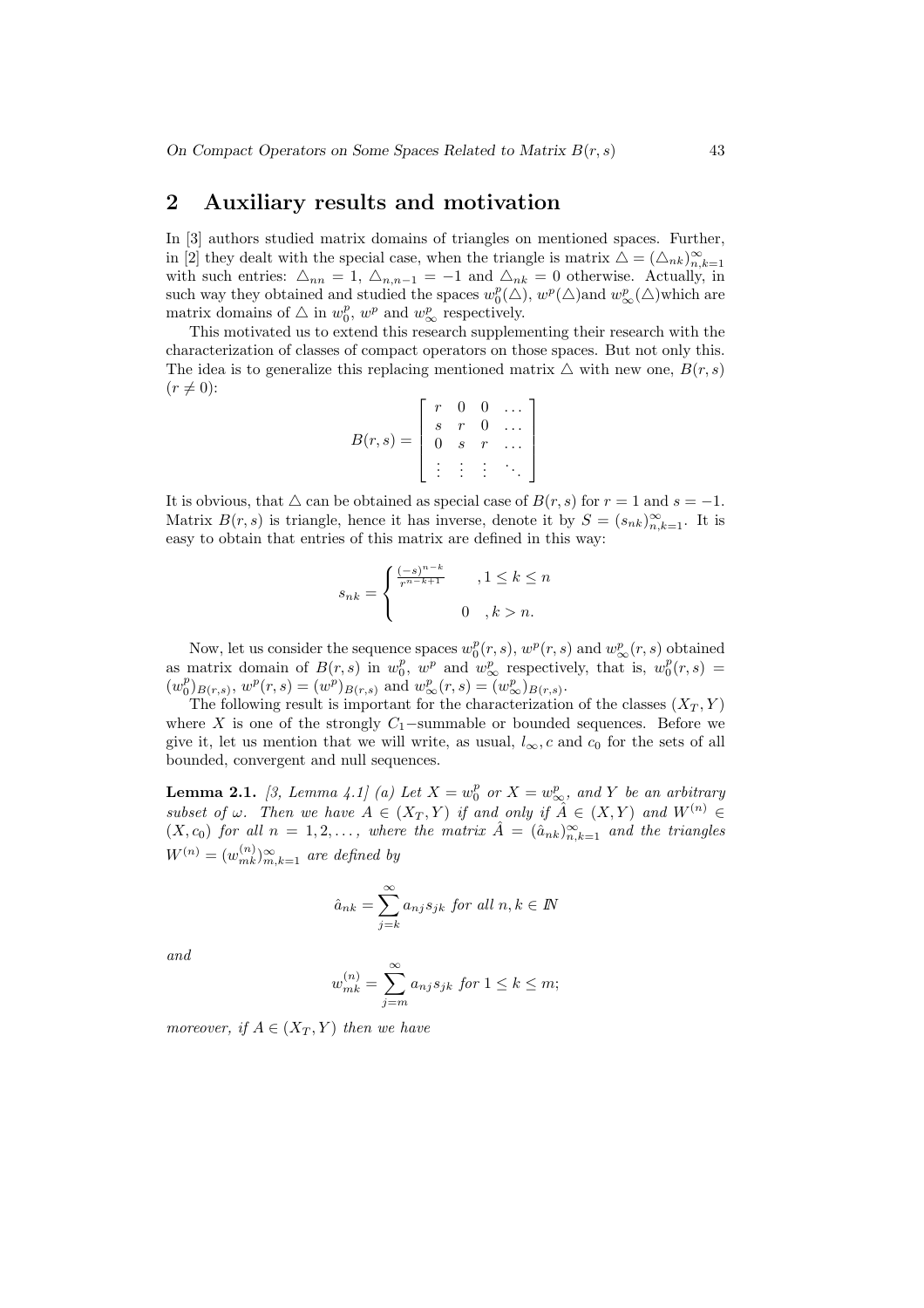$$
Az = \hat{A}(Tz) \text{ for all } z \in Z = X_T.
$$

(b) Let Y be an arbitrary linear subspace of  $\omega$ . Then we have  $A \in (w^p(T), Y)$  if and only if

$$
\hat{A} \in (w_0^p, Y), \ W^{(n)} \in (w^p, c) \text{ for all } n
$$

and

$$
\hat{A}e - (\rho_n)_{n=1}^{\infty} \in Y \text{ where } \rho_n = \lim_{m \to \infty} \sum_{k=1}^{m} w_{mk}^{(n)} \text{ for all } n \in \mathbb{N};
$$

moreover, if  $A \in (w^p(T), Y)$  then we have

$$
Az = \hat{A}(Tz) - \xi \left(\rho_n\right)_{n=1}^{\infty} \text{ for all } z \in w^p(T), \tag{2.1}
$$

where  $\xi \in C$  is the strong limit of z in  $w^p(T)$ , that is

$$
\frac{1}{n}\sum_{k=1}^{n}|T_{k}z-\xi|^{p}=0.
$$
\n(2.2)

Here, we will omit the part with the characterization of appropriate classes. One can achieve that very easy using the previous theorem and result from [7]. The conditions will be obtained putting  $T = B(r, s)$  and hence the following will be used:

$$
\hat{a}_{nk} = \sum_{j=k}^{\infty} a_{nj} \cdot \frac{(-s)^{j-k}}{r^{j-k+1}} \text{ for all } n, k \in \mathbb{N};\tag{2.3}
$$

$$
w_{mk}^{(n)} = \sum_{j=m}^{\infty} a_{nj} \cdot \frac{(-s)^{j-k}}{r^{j-k+1}} \text{ for } 1 \le k \le m; \tag{2.4}
$$

So, throughout, we will suppose that necessary and sufficient conditions are obtained, that is, we have the characterizations of appropriate classes of matrix transformations. It is well-known that if X and Y are BK spaces, then  $(X, Y) \subset$  $B(X, Y)$ , that is, every  $A \in (X, Y)$  defines a linear operator  $L_A \in B(X, Y)$  where  $L_A(x) = Ax \ (x \in X)$  ([8, Theorem 1.23]; [11, Theorem 4.2.8]). Also, very important result for the characterizations of matrix transformations between sequence spaces is the following one.

**Lemma 2.2.** Let X be a BK space and Y be any of the spaces  $c_0$ , c or  $\ell_{\infty}$ . If  $A \in (X, Y)$  then

$$
||L_A|| = ||A||_{(X,\infty)} = \sup_n ||A_n||_X^* < \infty \text{ ([8, Theorem 1.23]).}
$$
 (2.5)

Considering "the nature" of the sequence spaces which are the subject of our paper, the next result will be of great importance.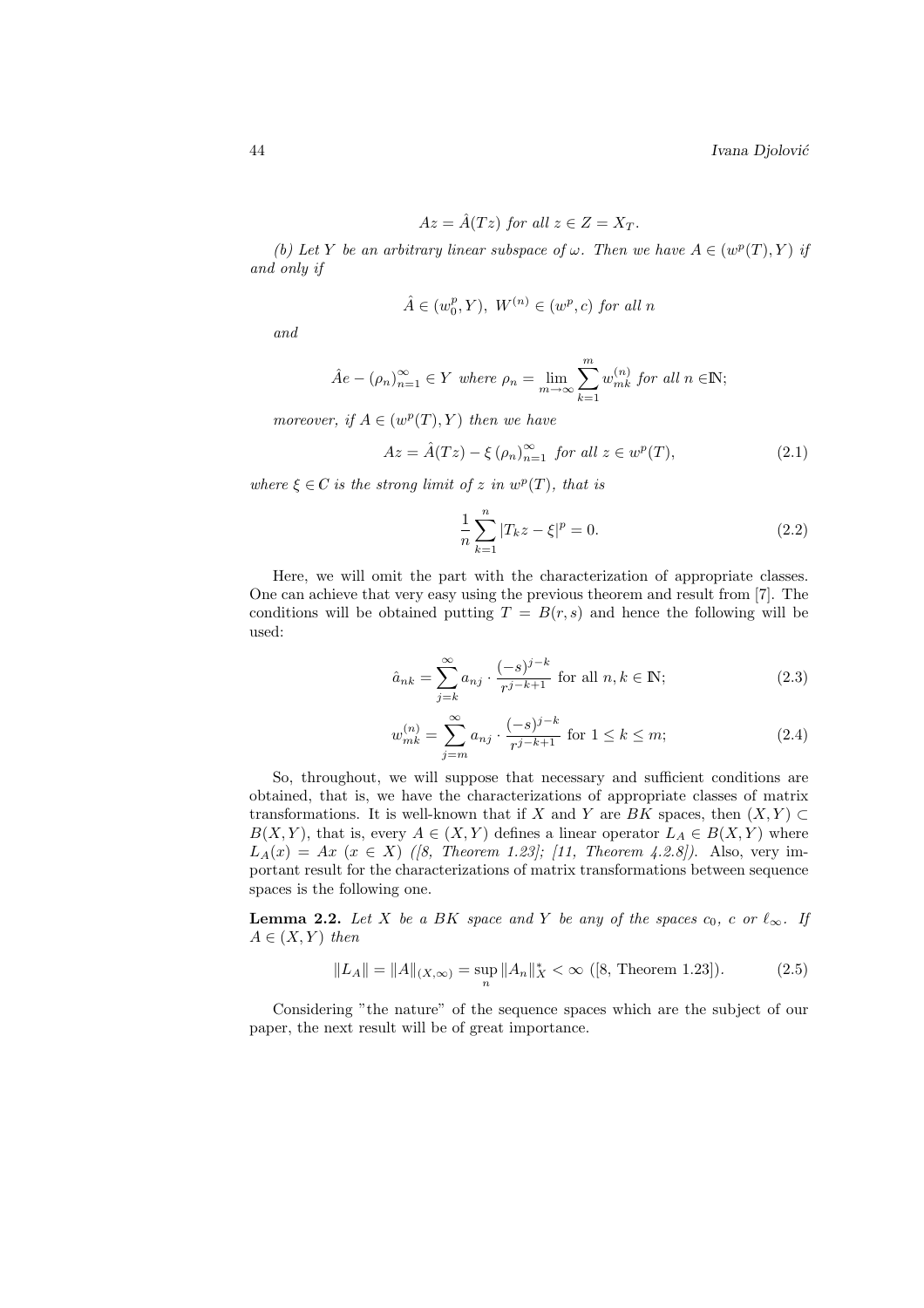**Proposition 2.3.** ([3, Theorem 3.2 (d)]) We write  $\max_{\nu} = \max_{2^{\nu} \leq k \leq 2^{\nu+1}-1}$  and  $\sum_{\nu} = \sum_{k=2^{\nu}}^{2^{\nu+1}-1}$  for  $\nu = 0, 1, \ldots$ , and put  $\mathcal{M}_p = \{a \in \omega \mid ||a||_{\mathcal{M}_p} < \infty\}$ , where

$$
||a||_{\mathcal{M}_p} = \begin{cases} \sum_{\nu=0}^{\infty} 2^{\nu} \max_{\nu} |a_k| & (p = 1) \\ \sum_{\nu=0}^{\infty} 2^{\frac{\nu}{p}} \left( \sum_{\nu} |a_k|^q \right)^{\frac{1}{q}} & (1 < p < \infty; \ q = p/(p-1)). \end{cases}
$$

Let  $X = w_0^p$  or  $X = w_\infty^p$ . If  $a \in (X_T)^\beta$  then we have

$$
||a||_{X_T}^* = ||Ra||_{\mathcal{M}_p}.
$$
\n(2.6)

If  $a \in (w^p(T))^{\beta}$  then

$$
||a||_{w^{p}(T)}^{*} = ||Ra||_{\mathcal{M}_{p}} + |\eta| \text{ where } \eta = \lim_{m \to \infty} \sum_{k=1}^{m} \sum_{j=m}^{\infty} a_{j} s_{jk}.
$$
 (2.7)

In our case, for  $T = B(r, s)$ , we obtain:

$$
Ra = (R_k a)_{k=0}^{\infty} = \left(\sum_{j=k}^{\infty} a_j \frac{(-s)^{j-k}}{r^{j-k+1}}\right)_{k=0}^{\infty}
$$

# 3 Compact operators and Hausdorff measure of noncompactness

The final goal we want to achieve in this paper is characterization of some subclasses of compact operators in terms of conditions for the entries of appropriate infinite matrix. That can be achieved applying the Hausdorff measure of noncompactness.

Here, we will recall some basic definitions and results. More results about measures of noncompactness can be found in [8, 10].

Let X and Y be Banach spaces. A linear operator  $L : X \to Y$  is called compact if its domain is all of X and for every bounded sequence  $(x_n)_{n=0}^{\infty}$  in X, the sequence  $(L(x_n))_{n=0}^{\infty}$  has a convergent subsequence in Y. We denote the class of such operators by  $K(X, Y)$ .

**Definition 3.1.** Let  $(X, d)$  be a metric space,  $Q \in \mathcal{M}_X$  and  $B(x, r) = \{y \in X \mid$  $d(x, y) < r$ . Then the Hausdorff measure of noncompactness of Q, denoted by  $\chi(Q)$ , is defined by

$$
\chi(Q) = \inf \{ \epsilon > 0 \mid Q \subset \bigcup_{i=1}^{n} B(x_i, r_i), x_i \in X, r_i < \epsilon \ (i = 1, ..., n), \ n \in \mathbb{N} \};
$$

the function  $\chi$  is called the Hausdorff measure of noncompactness.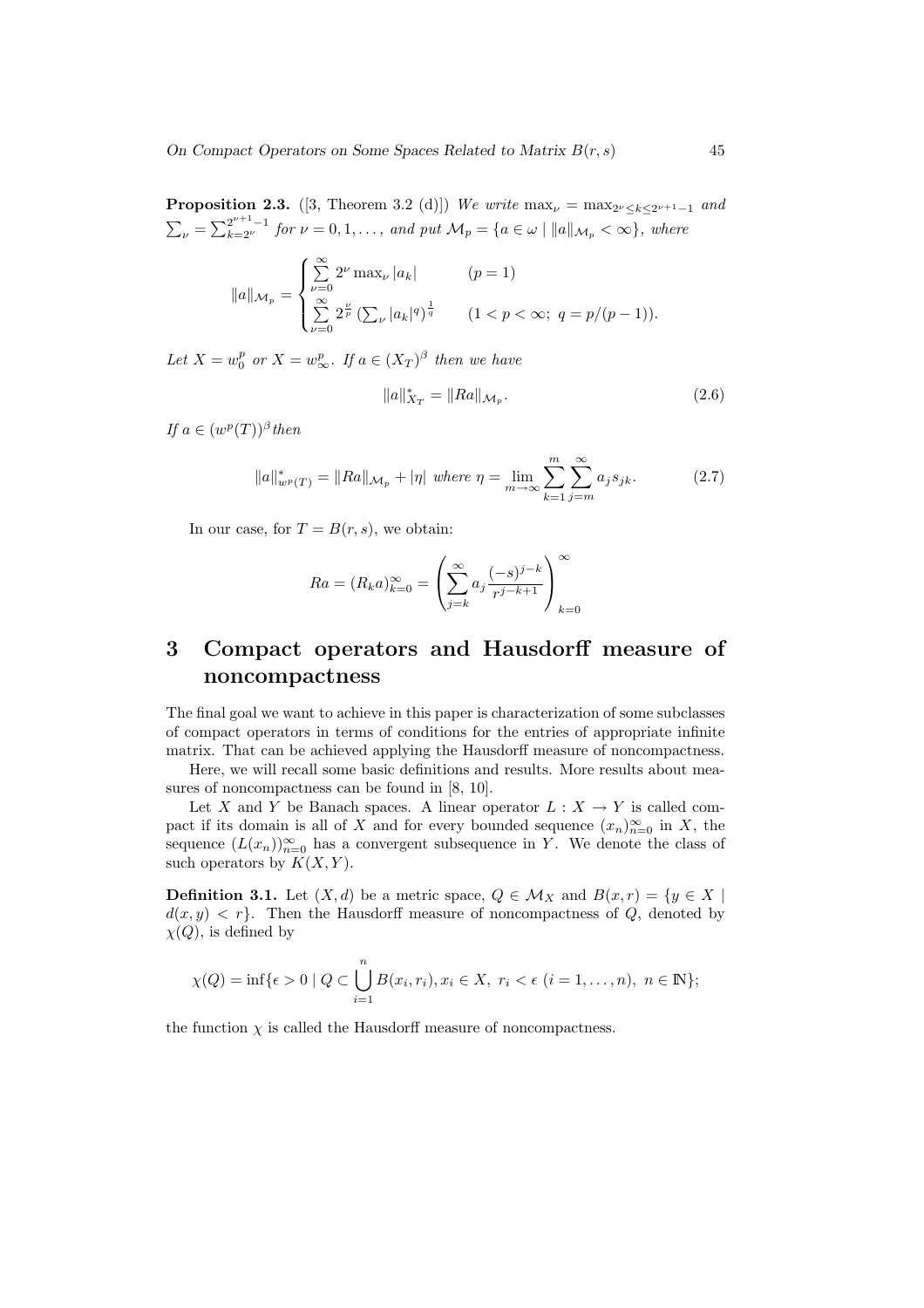If  $Q, Q_1$  and  $Q_2$  are bounded subsets of the metric space  $(X, d)$ , then we have

 $\chi(Q) = 0$  if and only if Q is a totally bounded set,

$$
\chi(Q) = \chi(\overline{Q}),
$$
  
 
$$
Q_1 \subset Q_2 \text{ implies } \chi(Q_1) \leq \chi(Q_2),
$$
  
 
$$
\chi(Q_1 \cup Q_2) = \max{\{\chi(Q_1), \chi(Q_2)\}}
$$

and

$$
\chi(Q_1 \cap Q_2) \le \min\{\chi(Q_1), \chi(Q_2)\}.
$$

If  $Q$ ,  $Q_1$  and  $Q_2$  are bounded subsets of the normed space X, then we have

$$
\chi(Q_1 + Q_2) \le \chi(Q_1) + \chi(Q_2),
$$
  

$$
\chi(Q + x) = \chi(Q) \ (x \in X)
$$

and

$$
\chi(\lambda Q) = |\lambda|\chi(Q) \text{ for all } \lambda \in \mathbb{C}.
$$

**Definition 3.2.** Let X and Y be Banach spaces and  $\chi_1$  and  $\chi_2$  be Hausdorff measures on X and Y. Then the operator  $L : X \to Y$  is called  $(\chi_1, \chi_2)$  – bounded if  $L(Q)$  is bounded subset of Y for every bounded subset  $Q$  of X and there exists a positive constant K such that  $\chi_2(L(Q)) \leq K \chi_1(Q)$  for every bounded subset Q of X. If an operator L is  $(\chi_1, \chi_2)$  – bounded then the number  $||L||_{(\chi_1, \chi_2)} = \inf\{K >$  $0 | \chi_2(L(Q)) \leq K \chi_1(Q)$  for all bounded  $Q \subset X$  is called  $(\chi_1, \chi_2)$ - measure of noncompactness of L. In particular, if  $\chi_1 = \chi_2 = \chi$ , then we write  $||L||_{(\chi,\chi)} = ||L||_{\chi}$ .

**Lemma 3.3.** Let X and Y be Banach spaces and  $L \in B(X, Y)$ . Then we have

$$
||L||_X = \chi(L(\bar{B}_X)) = \chi(L(S_X))
$$
 ([8, Theorem 2.25]); (3.1)

$$
L \in K(X, Y) \quad \text{if and only if} \quad \|L\|_{\chi} = 0 \quad ([8, Corollary 2.26 (2.58)]); \tag{3.2}
$$

$$
||L||_X \le ||L|| \quad ([8, Corollary 2.26 (2.59)]). \tag{3.3}
$$

**Lemma 3.4** (Goldenštein, Gohberg, Markus). ([8, Theorem 2.23]) Let X be a Banach space with Schauder basis  $(b_n)_{n=0}^{\infty}$ ,  $Q \in M_X$ , and  $P_n : X \to X$  be the projector onto the linear span of  $\{b_1, b_2, ..., b_n\}$ . Then we have

$$
\frac{1}{a}\limsup_{n\to\infty}\left(\sup_{x\in Q}\|(I-P_n)(x)\|\right)\leq \chi(Q)\leq \limsup_{n\to\infty}\left(\sup_{x\in Q}\|(I-P_n)(x)\|\right),\quad(3.4)
$$

where  $a = \limsup_{n \to \infty} ||I - P_n||$ .

**Lemma 3.5.** ([10, Theorem 2.8.]) Let  $Q$  be a bounded subset of the normed space  $X$ , where X is  $l_p$  for  $1 \leq p < \infty$  or  $c_0$ . If  $P_n : X \to X$  is the operator defined by  $P_n(x) =$  $x^{[n]}$  for  $x = (x_k)_{k=0}^{\infty} \in X$ , then we have  $\chi(Q) = \lim_{n \to \infty} (\sup_{x \in Q} ||(I - P_n)(x)||)$ .  $(x^{[n]} = \sum_{k=1}^{n} x_k e^{(k)} )$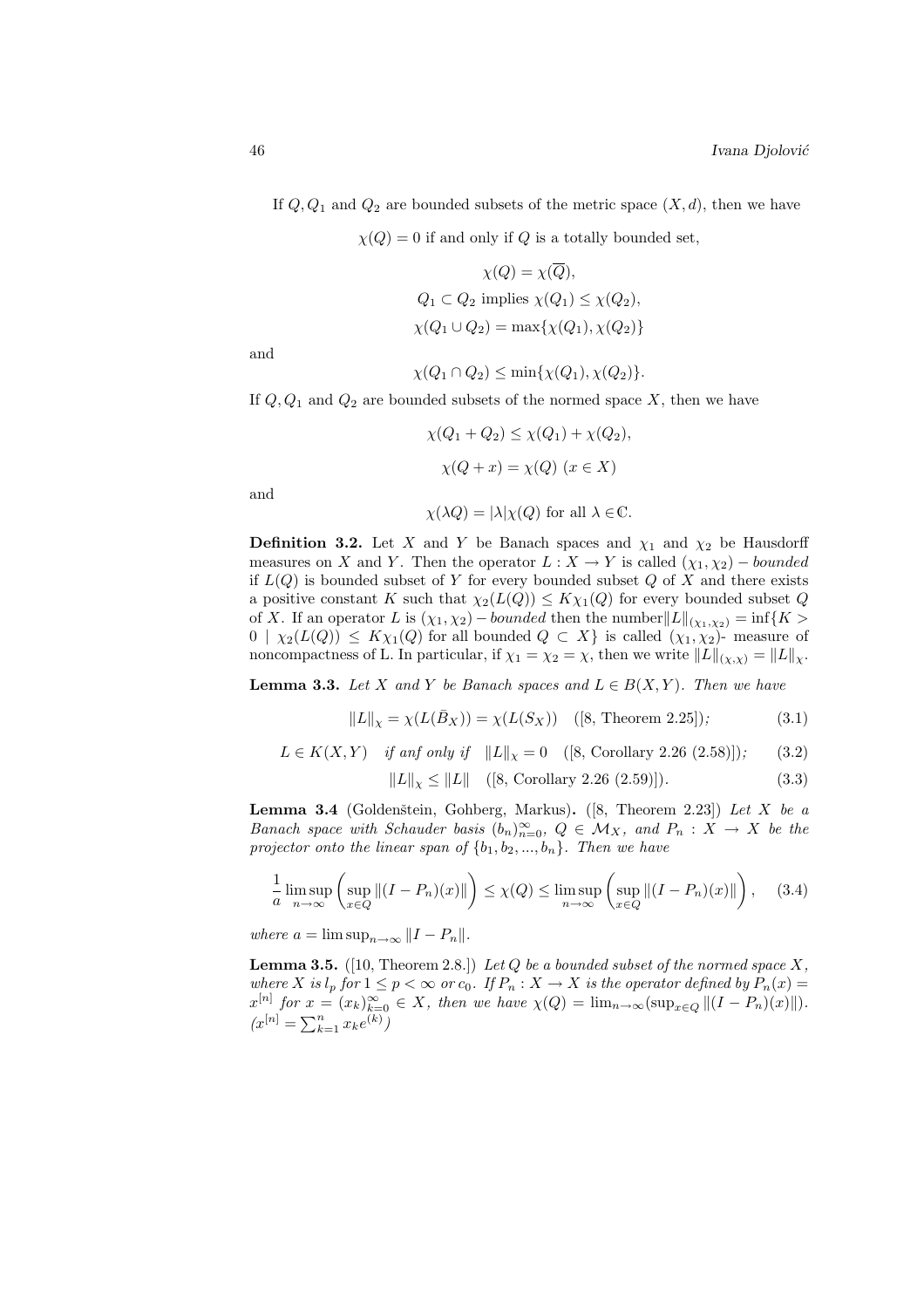**Lemma 3.6.** ([4, Theorem 3.4]) Let X be a BK space with AK. Then every operator  $L \in B(X, c)$  can be represented by an infinite complex matrix  $A = (a_{nk})_{n,k=1}^{\infty}$ such that  $(L(x))_n = A_n x = \sum_{k=1}^{\infty} a_{nk} x_k$  for all n and all  $x \in X$ . The Hausdorff measure of noncompactness of L satisfies

$$
\frac{1}{2} \cdot \limsup_{r \to \infty} \left( \sup_{n \ge r} \|A_n - \alpha\|_X^* \right) \le \|L\|_X \le \limsup_{r \to \infty} \left( \sup_{n \ge r} \|A_n - \alpha\|_X^* \right) \tag{3.5}
$$

where

$$
\alpha_k = \lim_{k \to \infty} a_{nk} \text{ for every } k \text{ and } \alpha = (\alpha_k)_{k=1}^{\infty}.
$$
 (3.6)

## 4 Main results

Finally, our main goal is characterization of certain subclasses of compact operator. We will consider the class  $(X, Y)$  where X is one of the spaces  $w_0^p(r, s)$ ,  $w_\infty^p(r, s)$ or  $w^p(r, s)$ , and Y is one of the classical sequence spaces  $c_0, \ell_\infty$  or c. According to the space X and the fact that  $w_0^p(r,s)$  and  $w_\infty^p(r,s)$  have the same  $\beta$ -duals (Proposotion 2.3, (2.6)), we will distinguish two cases and attempt to define the class  $K(X, Y)$ .

**Theorem 4.1.** Let X be one of the spaces  $w_0^p(r,s)$  or  $w_\infty^p(r,s)$  and set for  $m=$  $1, 2, \ldots$ 

$$
||A^{}|| = \begin{cases} \sup_{n>m} \left( \sum_{\nu=0}^{\infty} 2^{\nu} \max_{\nu} \left| \sum_{j=k}^{\infty} a_{nj} \frac{(-s)^{j-k}}{r^{j-k+1}} \right| \right) & (p = 1) \\ \sup_{n>m} \left( \sum_{\nu=0}^{\infty} 2^{\frac{\nu}{p}} \left( \sum_{\nu} \left| \sum_{j=k}^{\infty} a_{nj} \frac{(-s)^{j-k}}{r^{j-k+1}} \right|^{q} \right)^{\frac{1}{q}} \right) & (1 < p < \infty) \end{cases}
$$
(4.1)

and

$$
||A_c^{}|| = \begin{cases} \sup_{n>m} \left( \sum_{\nu=0}^{\infty} 2^{\nu} \max_{\nu} \left| \sum_{j=k}^{\infty} a_{nj} \cdot \frac{(-s)^{j-k}}{r^{j-k+1}} - \hat{\alpha}_k \right| \right) & (p = 1) \\ \sup_{n>m} \left( \sum_{\nu=0}^{\infty} 2^{\frac{\nu}{p}} \left( \sum_{\nu} \left| \sum_{j=k}^{\infty} a_{nj} \cdot \frac{(-s)^{j-k}}{r^{j-k+1}} - \hat{\alpha}_k \right|^{q} \right)^{\frac{1}{q}} \right) & (1 < p < \infty), \end{cases}
$$
\n
$$
(4.2)
$$

where  $\hat{\alpha}_k = \lim_{n \to \infty} \sum_{i=1}^{\infty}$  $\sum_{j=k}^{\infty} a_{nj} \cdot \frac{(-s)^{j-k}}{r^{j-k+1}}$  $\frac{(-s)^{j}}{r^{j-k+1}}$   $(k = 1, 2, ...)$ . (a) If  $A \in (X, c_0)$  then we have

$$
||L_A||_{\chi} = \lim_{m \to \infty} ||A^{\langle m \rangle}||. \tag{4.3}
$$

(b) If  $A \in (X, \ell_{\infty})$  then we have

$$
0 \le \|L_A\|_{\chi} \le \lim_{m \to \infty} \|A^{} \|.
$$
\n(4.4)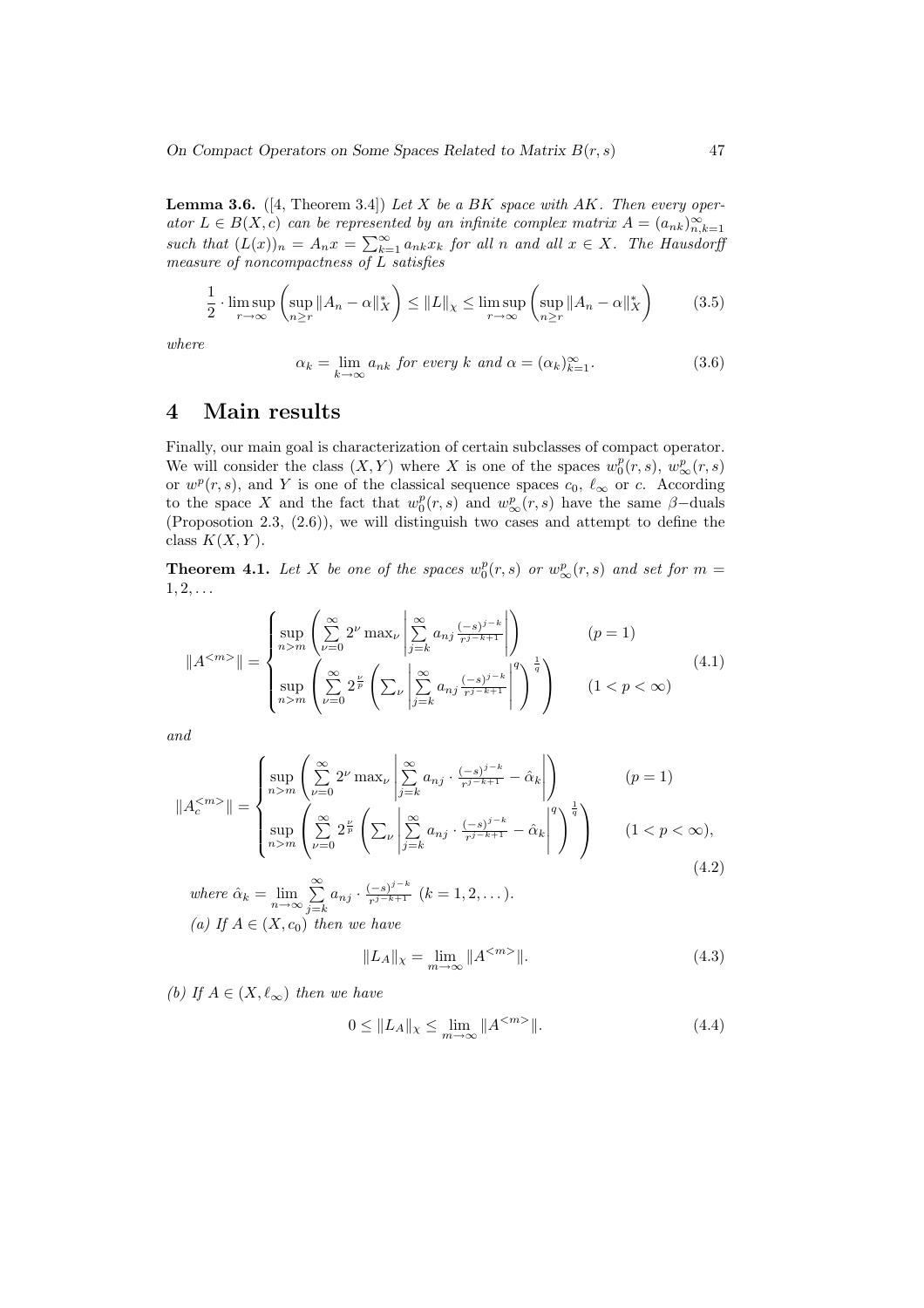(c) If  $A \in (X, c)$  then we have

$$
\frac{1}{2} \lim_{m \to \infty} (||A_c^{}||) \le ||L_A||_{\chi} \le \lim_{m \to \infty} (||A_c^{}||)
$$
\n(4.5)

Proof. (a) Applying Lemmas 3.3 and 3.5, we have

$$
||L_A||_X = \chi(L_A(\bar{B}_X)) = \lim_{m \to \infty} \left[ \sup_{x \in \bar{B}_X} ||(I - P_m)(Ax)|| \right]
$$
(4.6)

.

where  $P_m : c_0 \to c_0$   $(m = 0, 1, ...)$  is the projector such that  $P_m(x) = x^{[m]}$  for  $x = (x_k)_{k=0}^{\infty} \in c_0$ . Let  $A^{[m]} = (\bar{a}_{nk})_{n,k=0}^{\infty}$  be the infinite matrix with

$$
\bar{a}_{nk} = \begin{cases} 0 & (0 \le n \le m) \\ a_{nk} & (n > m) \end{cases}
$$

Since  $A^{[m]} \in (X, c_0)$ , hence  $A^{[m]}_n \in X^{\beta}$ , we obtain by Lemmas 2.2 and Proposition 2.3  $\overline{a}$  $\overline{a}$ 

$$
||A_n^{[m]}||_X^* = ||RA_n^{[m]}||_{\mathcal{M}^p} = \begin{cases} \sum_{\nu=0}^{\infty} 2^{\nu} \max_{\nu} \left| \sum_{j=k}^{\infty} a_{nj} \frac{(-s)^{j-k}}{r^{j-k+1}} \right| & (p = 1) \\ \sum_{\nu=0}^{\infty} 2^{\frac{\nu}{p}} \left( \sum_{\nu} \left| \sum_{j=k}^{\infty} a_{nj} \frac{(-s)^{j-k}}{r^{j-k+1}} \right|^q \right)^{\frac{1}{q}} & (1 < p < \infty) \end{cases}
$$
(4.7)

Hence, we conclude

$$
\sup_{x \in \bar{B}_X} ||(I - P_m)(Ax)|| = ||L_{A^{[m]}}|| = \sup_{n>m} ||A_n^{[m]}||_X^* = ||A^{}||.
$$
 (4.8)

Now  $(4.3)$  follows from  $(4.6)$  and  $(4.8)$ .

(b) Lemma 3.6 is of great importance for this part. Let  $A \in (w_0^p(r, s), c)$ . Then it follows by Lemma 2.1 that  $\hat{A} \in (w_0^p, c)$ . Now, knowing that  $w_0^p$  is BK space with AK, by (Lemma 4.1, [9]) we have that  $||L_A||_{\chi} = ||L_{\hat{A}}||_{\chi}$ . Now, applying Theorem 3.6, we obtain

$$
\frac{1}{2} \cdot \limsup_{m \to \infty} \left( \sup_{n \ge m} \|\hat{A}_n - \hat{\alpha}\|_{w_0^p}^* \right) \le \|L_A\|_{\chi} = \|L_{\hat{A}}\|_{\chi} \le \limsup_{m \to \infty} \left( \sup_{n \ge m} \|\hat{A}_n - \hat{\alpha}\|_{w_0^p}^* \right).
$$
\n(4.9)

Further, applying (Lemma 1, [7]), we obtain the following:

 $\overline{a}$ 

$$
\|\hat{A}_n - \hat{\alpha}\|_{w_0^p}^* = \n\begin{cases}\n\sum_{\nu=0}^{\infty} 2^{\nu} \max_{\nu} \left| \sum_{j=k}^{\infty} a_{nj} \cdot \frac{(-s)^{j-k}}{r^{j-k+1}} - \hat{\alpha}_k \right| & (p = 1) \\
\sum_{\nu=0}^{\infty} 2^{\frac{\nu}{p}} \left( \sum_{\nu} \left| \sum_{j=k}^{\infty} a_{nj} \cdot \frac{(-s)^{j-k}}{r^{j-k+1}} - \hat{\alpha}_k \right|^{q} \right)^{\frac{1}{q}} & (1 < p < \infty),\n\end{cases} (4.10)
$$

 $\overline{a}$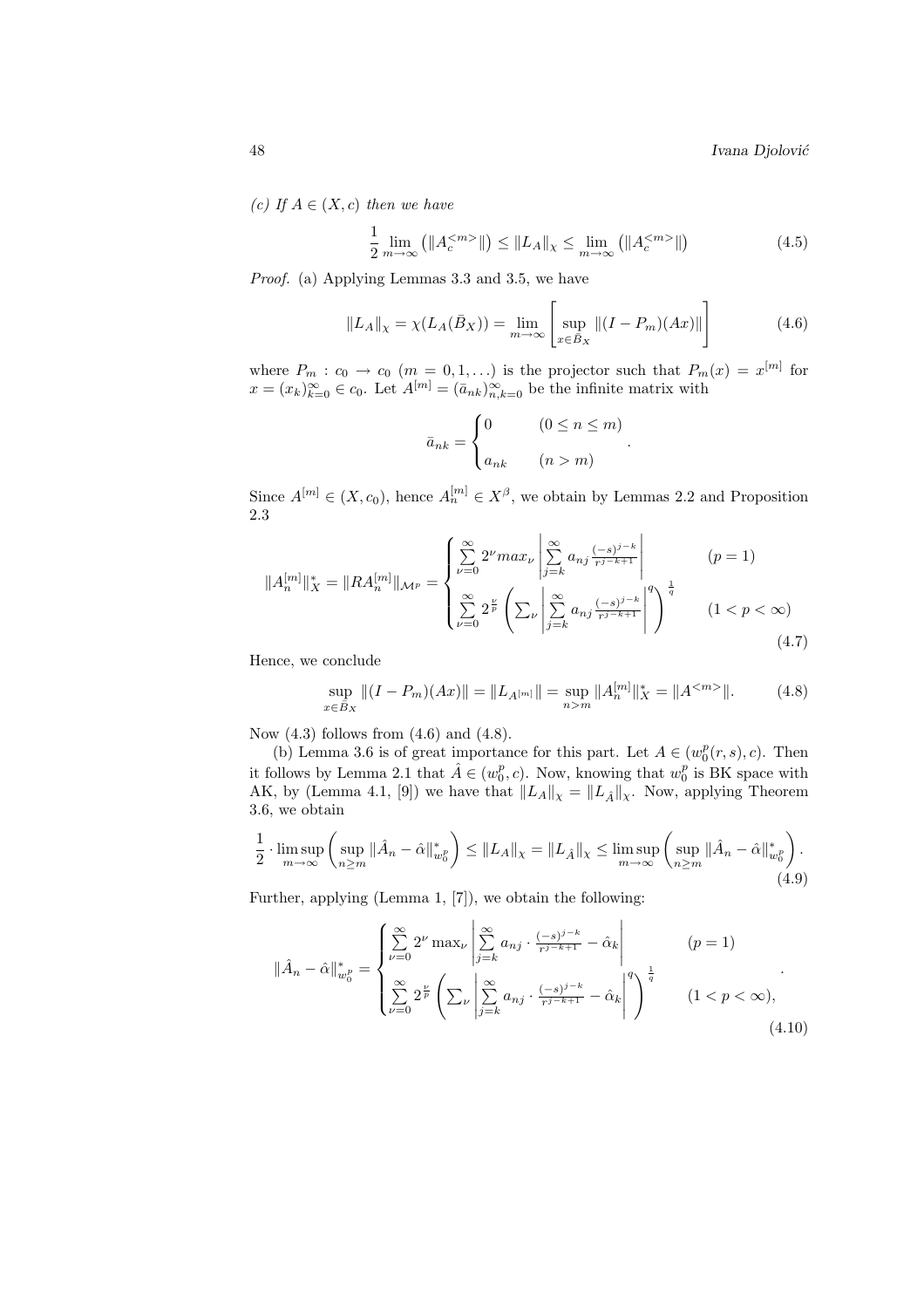This implies (4.5). Let us consider the case  $A \in (w^p_{\infty}(r,s), c)$ . We know that  $w_0^p(r,s) \subset w_\infty^p(r,s)$ , so the fact that  $A \in (w_\infty^p(r,s), c)$  implies  $A \in (w_0^p(r,s), c)$  and the inequalities in (4.5) follows immediately.

(c) Now, let us suppose that  $A \in (X, \ell_{\infty})$  and define the projector  $P_m : \ell_{\infty} \to \ell_{\infty}$  $(m = 0, 1, ...)$  by  $P_m(x) = x^{[m]}$  for  $x = (x_k)_{k=0}^{\infty} \in \ell_{\infty}$ . Also, let  $A^{[m]} = (\bar{a}_{nk})_{n,k=0}^{\infty}$ be the infinite matrix defined in a way as above. It is obvious that  $A^{[m]} \in (X, \ell_{\infty})$ if X is one of the spaces. Since  $L_A(\bar{B}_X) \subset P_m(L_A(\bar{B}_X)) + (I - P_m)(L_A(\bar{B}_X))$ , it follows that

$$
\chi(L_A(\bar{B}_X)) \leq \chi(P_m(L_A(\bar{B}_X))) + \chi((I - P_m)(L_A(\bar{B}_X))) = \chi((I - P_m)(L_A(\bar{B}_X)))
$$
  
\n
$$
\leq \sup_{x \in \bar{B}_X} ||(I - P_m)(Ax)|| = ||L_{A^{[m]}}|| = \sup_{n>m} ||A_n^{[m]||} x = \sup_{n>m} ||R A_n^{[m]}||_{\mathcal{M}^p}.
$$

Since  $0 \leq ||L_A||_{\chi} = \chi(L_A(\bar{B}_X)) \leq \sup_{n>m} ||RA_n^{[m]}||_{\mathcal{M}^p}$ , the proof is completed.  $\Box$ 

**Corollary 4.2.** (a) If  $A \in (w_0^p(r, s), c_0)$  or  $A \in (w_\infty^p(r, s), c_0)$ , then  $L_A$  is compact if and only if

$$
\lim_{m \to \infty} \|A^{< m>} \| = 0 \tag{4.11}
$$

with  $||A^{\langle m \rangle}||$  defined in (4.1).

(b) If  $A \in (w_0^p(r,s), \ell_\infty)$  or  $A \in (w_\infty^p(r,s), \ell_\infty)$ , then the condition in (4.11) is sufficient for  $L_A$  to be compact.

 $(c)$  if  $A \in (w_0^p(r, s), c)$  or  $A \in (w_\infty^p(r, s), c)$ , then  $L_A$  is compact if and only if

$$
\lim_{m \to \infty} \|A_c^{} \| = 0 \tag{4.12}
$$

with  $||A_c^{}||$  defined in (4.2).

Proof. This is an immediate consequence of Theorem 4.1 and (3.2).  $\Box$ 

Theorem 4.3. Set for  $r = 1, 2, \ldots$ 

$$
||B^{}|| = \begin{cases} \sup_{n>r} \left( \sum_{\nu=0}^{\infty} 2^{\nu} \max_{\nu} \left| \sum_{j=k}^{\infty} a_{nj} \frac{(-s)^{j-k}}{r^{j-k+1}} \right| + |\eta_n| \right) & (p = 1) \\ \sup_{n>r} \left( \sum_{\nu=0}^{\infty} 2^{\frac{\nu}{p}} \left( \sum_{\nu} \left| \sum_{j=k}^{\infty} a_{nj} \frac{(-s)^{j-k}}{r^{j-k+1}} \right|^{q} \right)^{\frac{1}{q}} + |\eta_n| \right) & (1 < p < \infty) \end{cases}
$$
(4.13)

where

$$
\eta_n = \lim_{m \to \infty} \sum_{k=1}^m \sum_{j=m}^\infty a_{nj} \frac{(-s)^{j-k}}{r^{j-k+1}} \text{ for } n = 1, 2, \dots \tag{4.14}
$$

(a) If  $A \in (w^p(r, s), c_0)$  then we have

$$
||L_A||_{\chi} = \lim_{r \to \infty} ||B^{}||. \tag{4.15}
$$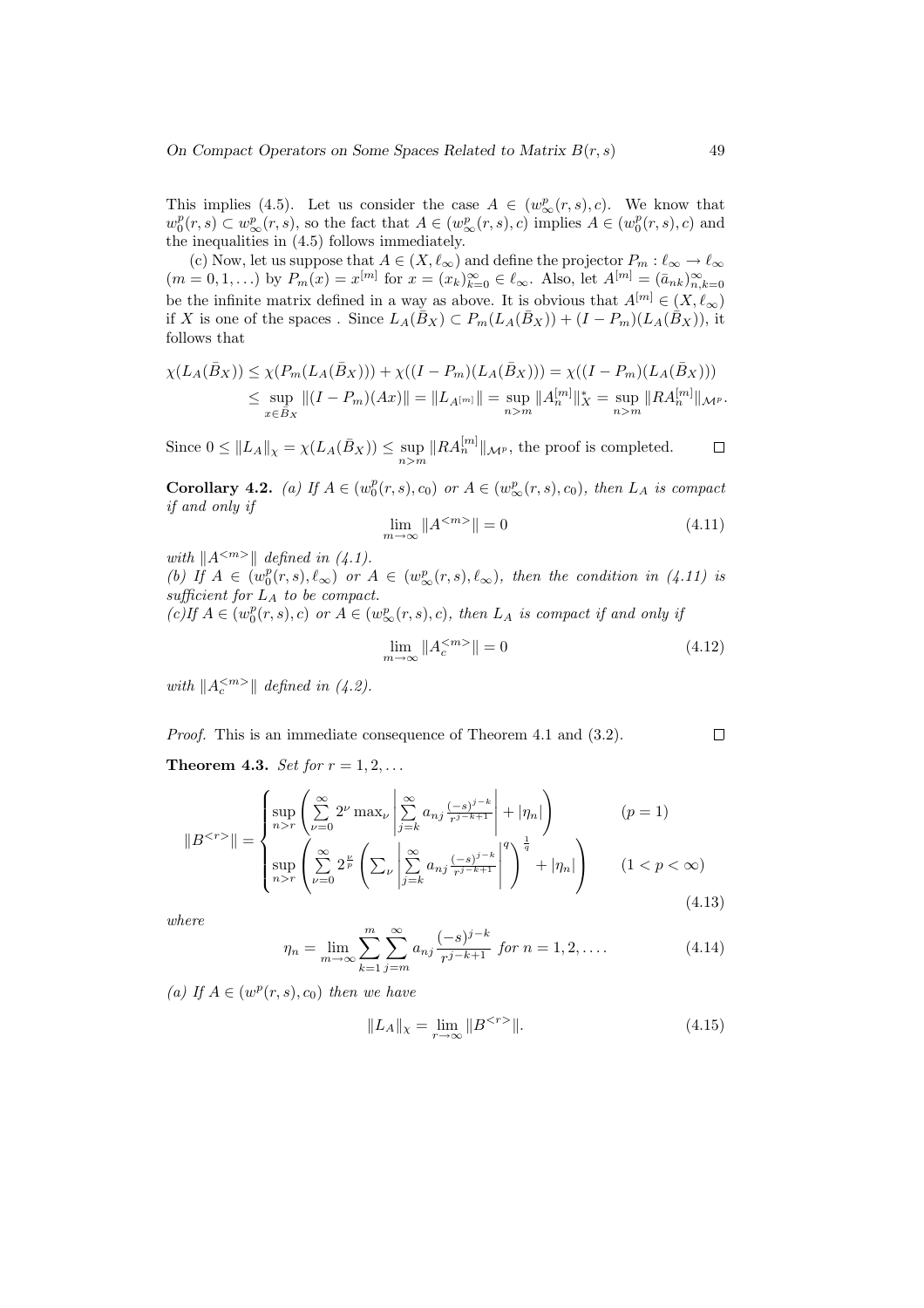$\Big\}$ 

(b) If 
$$
A \in (w^p(r, s), \ell_{\infty})
$$
 then we have

$$
0 \le \|L_A\|_{\chi} \le \lim_{r \to \infty} \|B^{} \|.
$$
\n(4.16)

Proof. The proof can be done exactly in the same way as in Theorem 4.1. The only difference which will be used through the proof is:  $||A_n^{[r]}||_{w^p(r,s)}^* = \sum_{n=0}^{\infty}$  $\nu = 0$  $2^{\nu}$  max<sub> $\nu$ </sub> ¯ ¯ ¯ ¯  $\approx$  $\sum_{j=k}^{\infty} a_{nj} \frac{(-s)^{j-k}}{r^{j-k+1}}$  $r^{j-k+1}$ 

$$
|\eta_n| \text{ for } p = 1 \text{ or } \|A_n^{[r]}\|_{w^p(r,s)}^* = \sum_{\nu=0}^{\infty} 2^{\frac{\nu}{p}} \left( \sum_{\nu} \left| \sum_{j=k}^{\infty} a_{nj} \frac{(-s)^{j-k}}{r^{j-k+1}} \right|^q \right)^{\frac{1}{q}} + |\eta_n| \text{ for } 1 < p < \infty \text{ where } \eta_n = \lim_{m \to \infty} \sum_{k=1}^m \sum_{j=m}^{\infty} a_{nj} \frac{(-s)^{j-k}}{r^{j-k+1}} \text{ for } n = 1, 2, .... \square
$$

**Corollary 4.4.** (a) If  $A \in (w^p(r, s), c_0)$  then  $L_A$  is compact if and only if

$$
\lim_{r \to \infty} \|B^{} \| = 0 \tag{4.17}
$$

with  $\|B^{< r>} \|$  defined in (4.13).

(b) If  $A \in (w^p(r, s), \ell_\infty)$ , then the condition in (4.17) is sufficient for  $L_A$  to be compact.

Proof. This is an immediate consequence of Theorem 4.3 and (3.2).  $\Box$ 

Remark 4.5. It is obvious that it is remains to consider the case  $A \in (w^p(r, s), c)$ . This technique is not as simply as the previous which are represented. One can try to prove this in the same way as in  $\vert 4$ , Theorem 3.7 or use the result  $\vert 5$ , Theorem 2.8].

# References

- [1] R. C. Cooke, Infinite Matrices and Sequence Spaces, MacMillan and Co. Ltd, London, 1950.
- [2] B.Altay, F.Başar, E. Malkowsky, Matrix transformations on Some Sequence Spaces related to Strong Cesaro Summability and Boundedness, Applied Mathematics and Computation, 2009, 211(2), 255–264.
- [3] F.Başar, E. Malkowsky, B.Altay, Matrix transformations on the matrix domains of triangles in the spaces of strongly  $C_1$  – summable and bounded sequences, Publ.Math.Debrecen, 2008, 73(1-2), 193–213.
- [4] I.Djolović, E. Malkowsky, A note on compact operators on matrix domains, Journal of Mathematical Analysis and Applications, 2008, 340(1), 291–303.